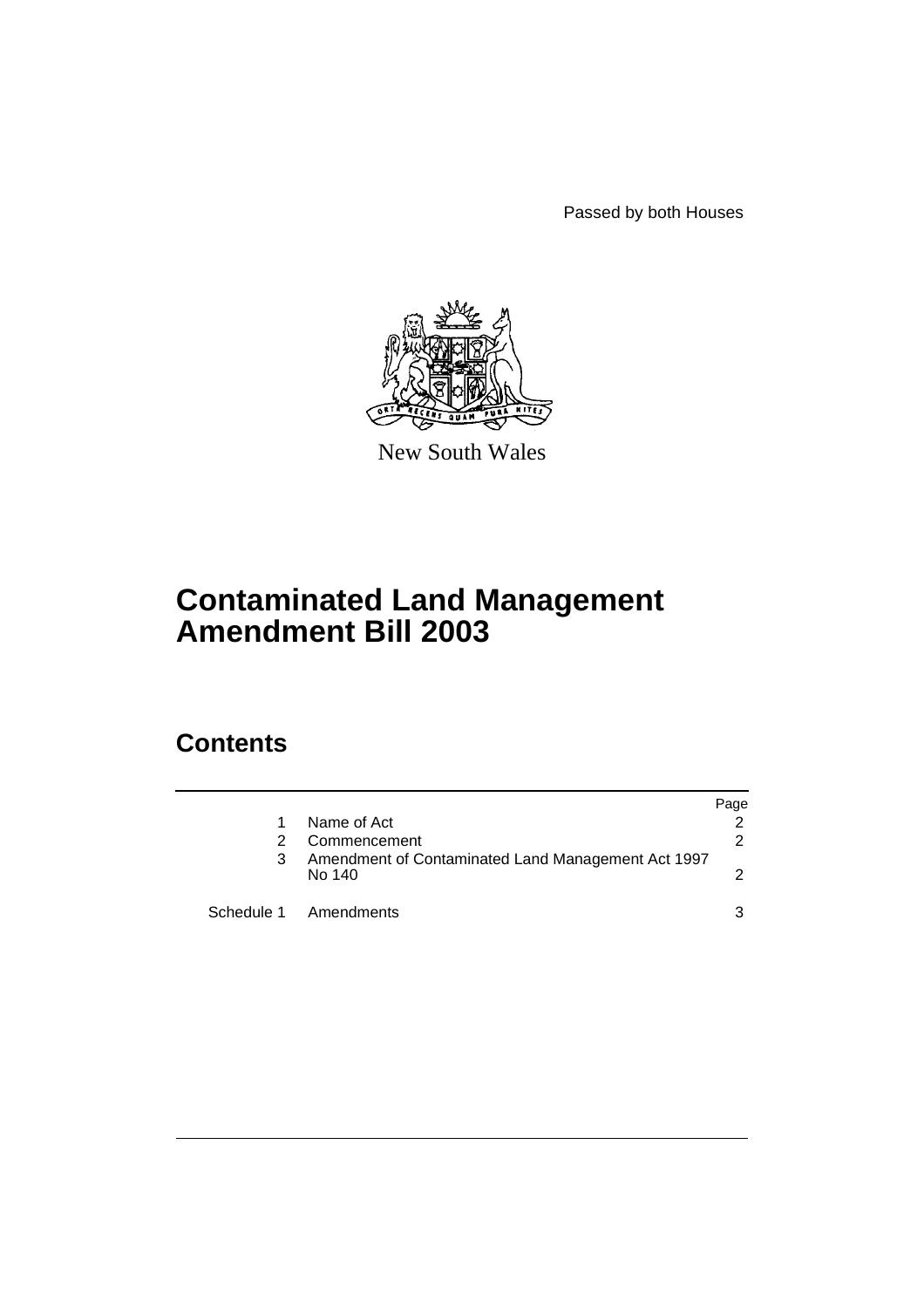*I certify that this PUBLIC BILL, which originated in the LEGISLATIVE ASSEMBLY, has finally passed the LEGISLATIVE COUNCIL and the LEGISLATIVE ASSEMBLY of NEW SOUTH WALES.*

> *Clerk of the Legislative Assembly. Legislative Assembly, Sydney, , 2003*



New South Wales

# **Contaminated Land Management Amendment Bill 2003**

Act No , 2003

An Act to amend the *Contaminated Land Management Act 1997* with respect to the accreditation of site auditors; and for other purposes.

*I have examined this Bill, and find it to correspond in all respects with the Bill as finally passed by both Houses.*

*Chairman of Committees of the Legislative Assembly.*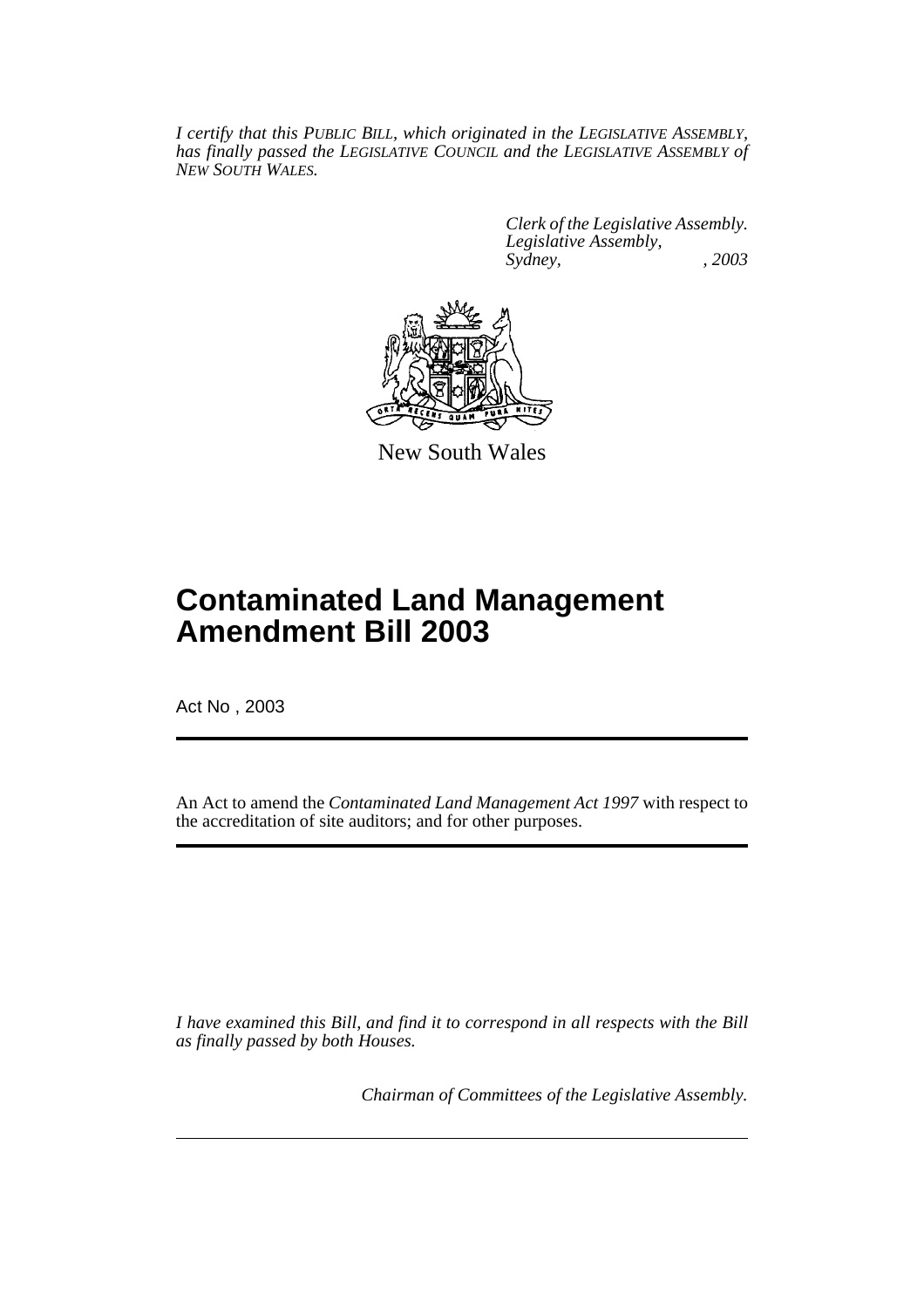## **The Legislature of New South Wales enacts:**

# **1 Name of Act**

This Act is the *Contaminated Land Management Amendment Act 2003*.

## **2 Commencement**

This Act commences on a day or days to be appointed by proclamation.

## **3 Amendment of Contaminated Land Management Act 1997 No 140**

The *Contaminated Land Management Act 1997* is amended as set out in Schedule 1.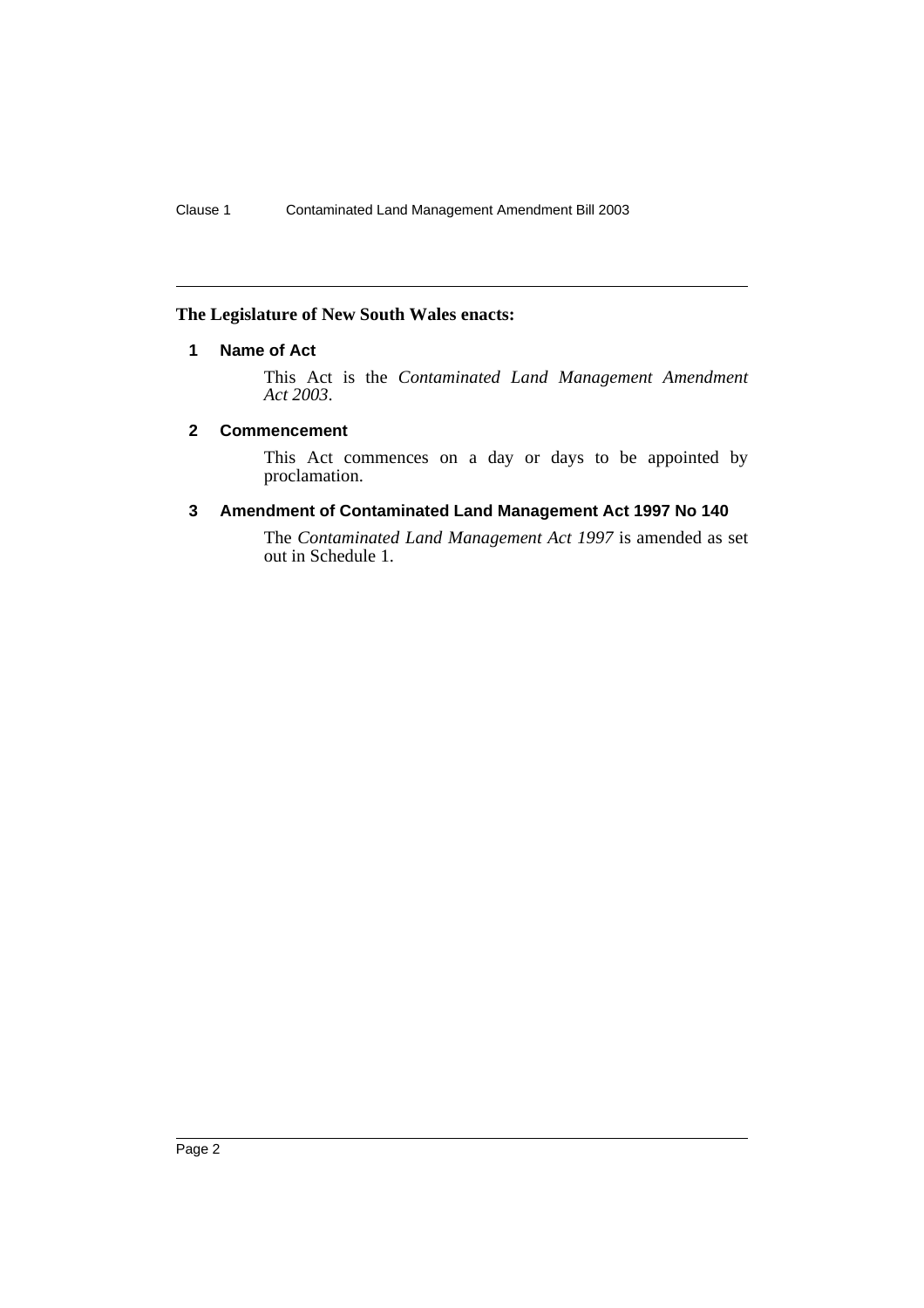Amendments **Amendments** Schedule 1

# **Schedule 1 Amendments**

(Section 3)

# **[1] Section 4 Definitions**

Insert in alphabetical order:

*accreditation panel* means the accreditation panel convened by the EPA under Part 4.

*guideline* means a guideline made or approved by the EPA under section 105 and for the time being having effect under that section.

## **[2] Section 36 Recovery of costs of investigation or remediation**

Omit "(including principal responsibility)" from section 36 (1).

# **[3] Section 36 (2)**

Omit the subsection. Insert instead:

### (2) **Investigator or remediator is contaminator**

If a person who, in relation to the contamination of land with a substance in such a way as to present a significant risk of harm, carries out the requirements of an investigation or remediation order had some responsibility for the contamination, the person may recover in a court of competent jurisdiction from each other person who also had responsibility for the contamination a portion of the first person's costs in carrying out those requirements.

## **[4] Section 47 Definitions**

Insert after paragraph (b) (ii) in the definition of *site audit* in section 47 (1):

> (iia) whether the land is suitable for any specified use or range of uses,

## **[5] Section 47 (1)**

Insert in alphabetical order:

*site audit report* means a site audit report prepared by a site auditor in accordance with this Part.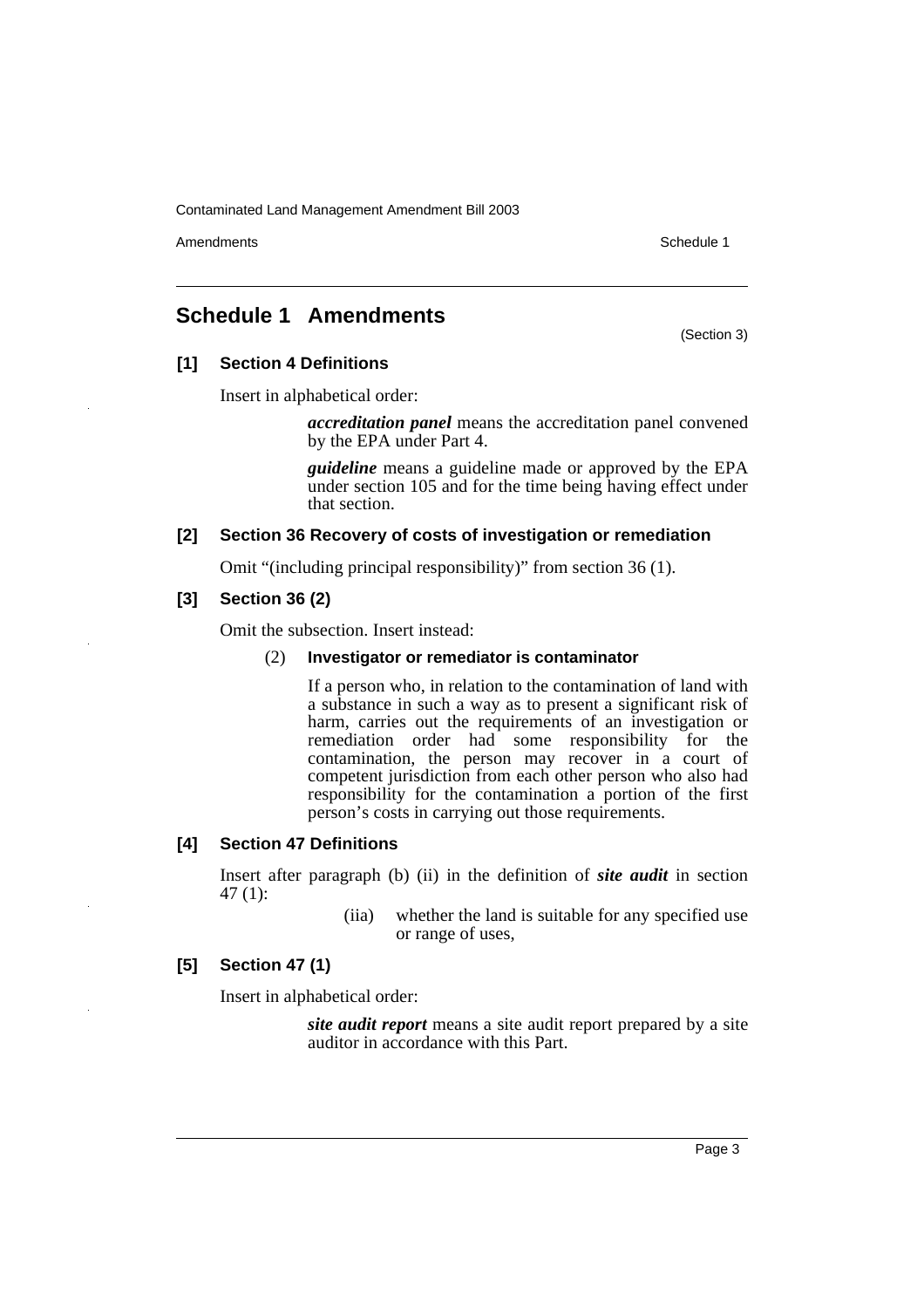Schedule 1 Amendments

## **[6] Section 47 (1), definition of "site audit statement"**

Omit the definition. Insert instead:

*site audit statement* means a site audit statement prepared by a site auditor in accordance with this Part.

#### **[7] Section 47 (2)**

Omit "a site audit carried out *for the purposes of a statutory requirement*".

Insert instead "a *statutory site audit*".

## **[8] Section 47 (2) (a1)**

Insert after section 47 (2) (a):

(a1) a voluntary investigation proposal that has been the subject of the EPA's agreement under section 19 or a voluntary remediation proposal that has been the subject of the EPA's agreement under section 26, or

#### **[9] Section 48 Statutory site audits**

Omit "a site audit for the purposes of a statutory requirement" wherever occurring.

Insert instead "a statutory site audit".

#### **[10] Sections 49–53D**

Omit sections 49–53. Insert instead:

#### **49 Accreditation panel**

- (1) The EPA is to convene an accreditation panel.
- (2) The accreditation panel is to consist of 4 or more members appointed by the EPA, each having appropriate technical expertise, of whom at least:
	- (a) one is to be an officer of the EPA who is to be appointed by the EPA as the Chairperson, and
	- (b) one is to be a representative of community environmental groups appointed on the nomination of the Nature Conservation Council of NSW Incorporated, and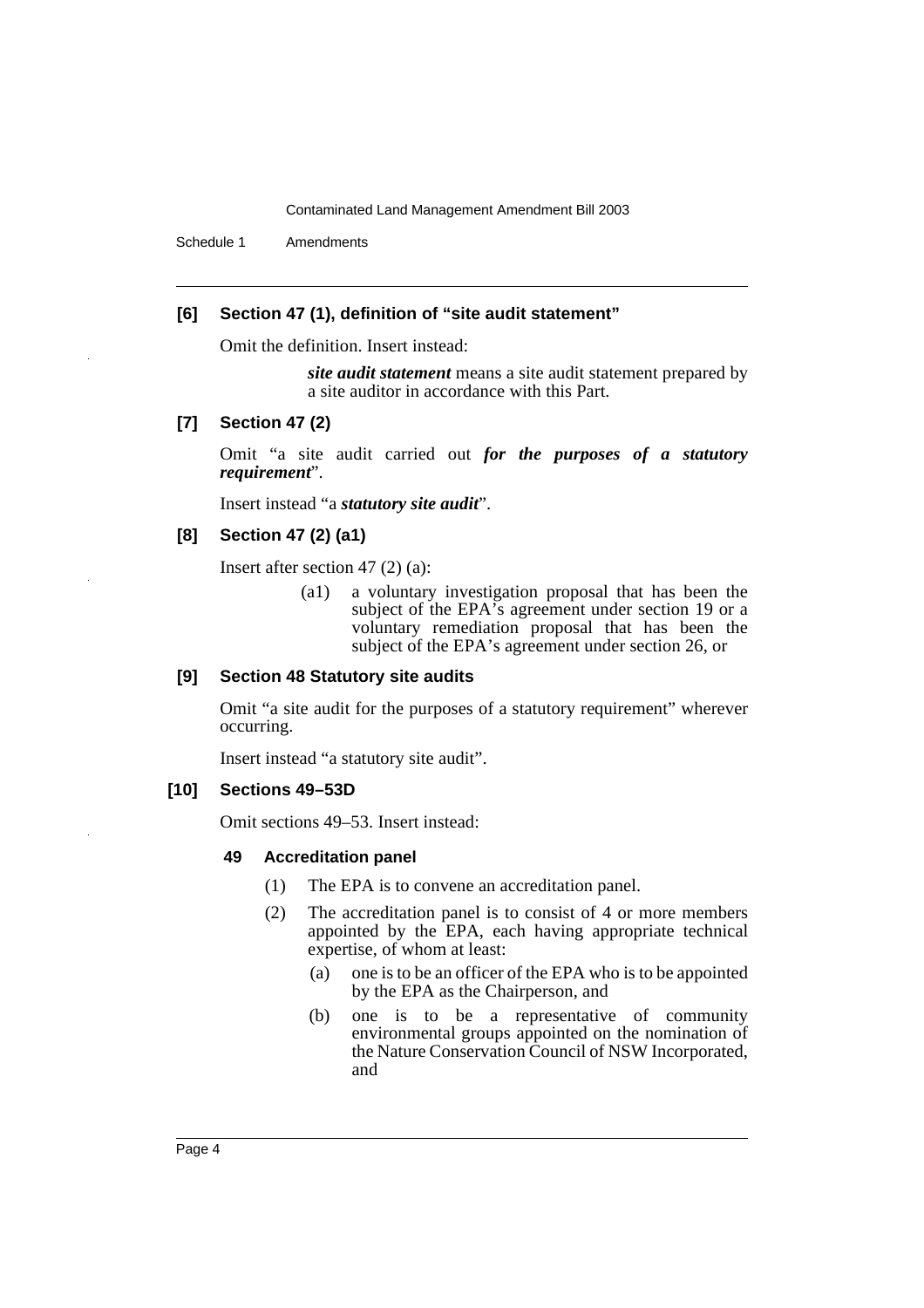Amendments **Amendments** Schedule 1

- (c) one is to be a representative of industry, and
- (d) one is to have tertiary qualifications in a discipline relevant to the contamination of land.
- (3) The functions of the accreditation panel are:
	- (a) to make recommendations to the EPA regarding the suitability of an applicant for accreditation, and
	- (b) to provide such other advice to the EPA as the EPA may request.
- (4) The procedure of the accreditation panel is to be determined by the EPA or (subject to any determination of the EPA) by the accreditation panel.
- (5) A member of the accreditation panel holds office for such period (not exceeding 5 years) as is specified in the member's instrument of appointment, but is eligible (if otherwise qualified) for re-appointment.
- (6) The EPA may remove a member from the accreditation panel at any time by giving the member notice in writing.
- (7) A member of the accreditation panel is entitled to such allowances in connection with the work of the panel as the EPA approves in respect of the member.
- (8) Anything done or omitted to be done by a member of the accreditation panel in exercising the functions conferred or imposed on the panel or member by or under this or any other Act does not, if the thing was done or omitted to be done in good faith, subject the member personally to any action, liability, claim or demand.

#### **50 Application for accreditation as site auditor**

- (1) An individual may apply to the EPA for accreditation as a site auditor.
- (2) An application for accreditation as a site auditor must:
	- (a) be made in the manner and form approved by the EPA, and
	- (b) be supported by any information required by the EPA, and
	- (c) be accompanied by the application fee (if any) prescribed by the regulations.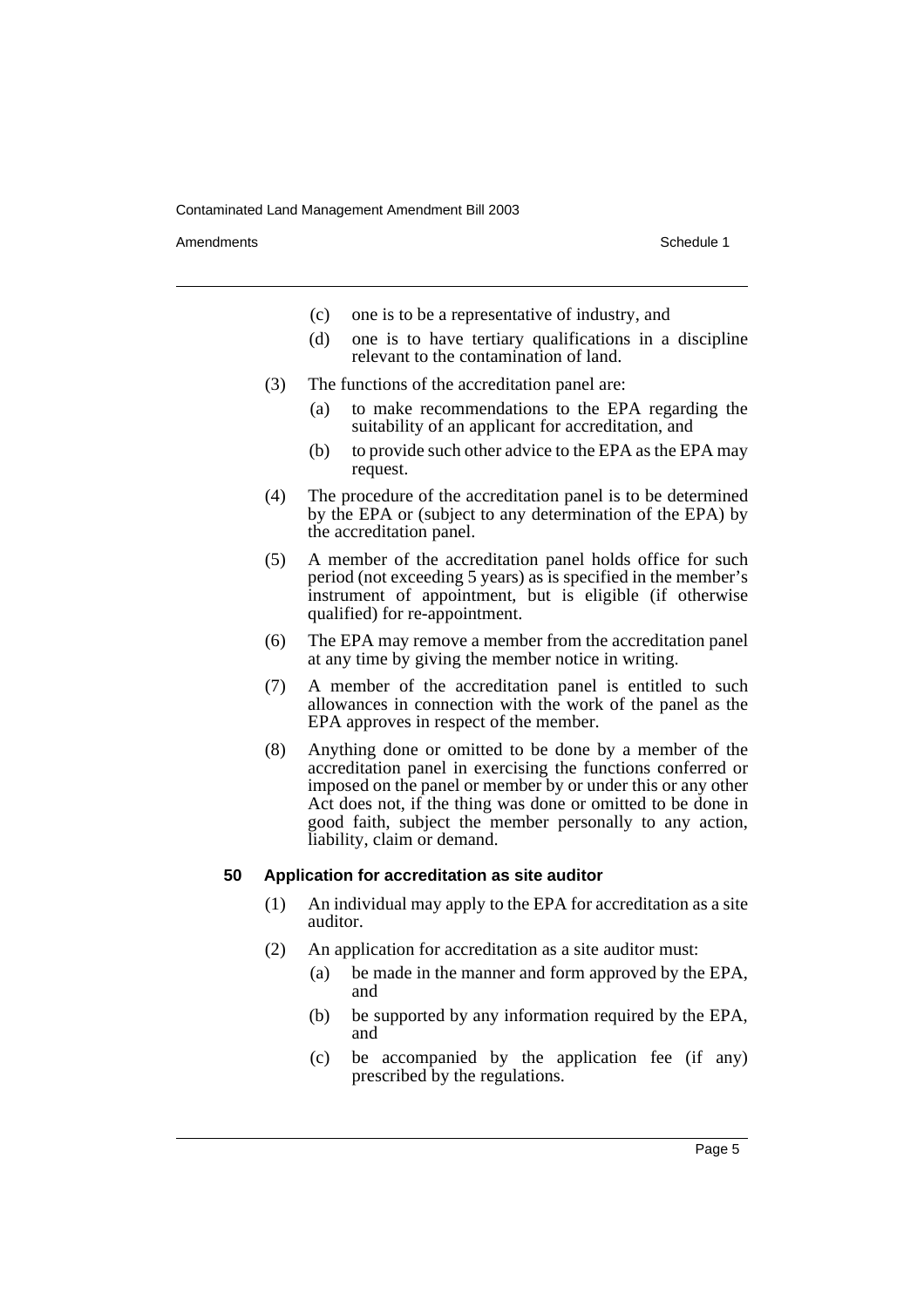Schedule 1 Amendments

- (3) Each application for accreditation is to be referred by the EPA to the accreditation panel.
- (4) If the EPA considers it necessary in order to determine the suitability of an applicant for accreditation, the EPA may require the applicant to do one or more of the following:
	- (a) to furnish to the EPA, within a specified time, any further particulars that the EPA considers necessary,
	- (b) to appear before the accreditation panel for an interview,
	- (c) to undergo an examination as to his or her knowledge.
- (5) The accreditation panel is to make a recommendation to the EPA regarding the suitability of an applicant for accreditation.
- (6) The EPA may accept or reject the recommendation of the accreditation panel.

## **51 Grant of accreditation as site auditor**

- (1) The EPA is to determine an application for accreditation as a site auditor by granting or refusing the application.
- (2) The EPA may refuse to grant the application:
	- (a) if the applicant fails to comply with section 50 or a requirement made under that section, or
	- (b) if, in the opinion of the EPA, the applicant fails to satisfy the requirements of the guidelines in relation to eligibility for accreditation as a site auditor, or
	- (c) if, within the period of 2 years before the date the application was made, the EPA revoked or refused to renew the applicant's accreditation as a site auditor, or
	- (d) for any other reason that the EPA considers sufficient.
- (3) The EPA must give notice in writing of the determination of the application to the applicant, including:
	- (a) if the application is granted, notice of the period for which accreditation is granted and any conditions to which the accreditation is subject, and
	- (b) if the application is refused, the reasons for the refusal.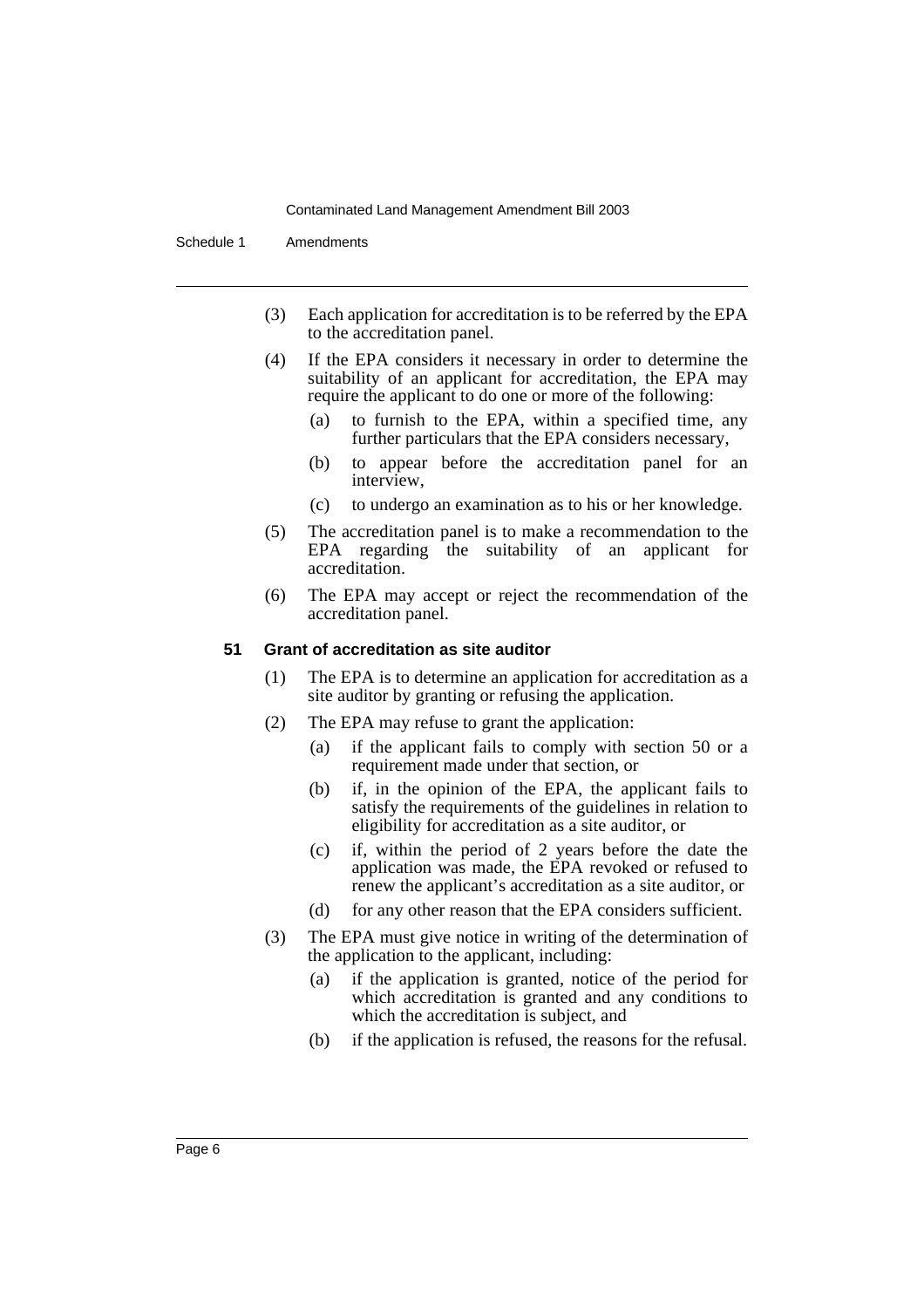Amendments **Amendments** Schedule 1

- (4) An accreditation remains in force for the period specified by the EPA (not exceeding 3 years), subject to any revocation or suspension of the accreditation under this Act.
- (5) The regulations may require an accreditation fee to be paid to the EPA, in respect of a grant of accreditation, within the time determined by the EPA.
- (6) The accreditation fee is to be calculated on the basis of the period for which accreditation is granted.

#### **52 Renewal of accreditation**

- (1) An application for renewal of accreditation as a site auditor must:
	- (a) be made in the manner and form approved by the EPA, and
	- (b) be supported by any information required by the EPA, and
	- (c) be made within the time (if any) prescribed by the regulations.
- (2) The EPA may require an applicant to furnish to the EPA, within a specified time, any further particulars that the EPA considers necessary to determine the suitability of the applicant for renewal of accreditation.
- (3) The EPA is to determine an application for renewal of accreditation as a site auditor by granting or refusing the application.
- (4) The EPA may refuse to grant renewal of accreditation as a site auditor on any of the grounds referred to in section 56 (1) or if the applicant fails to comply with this section or a requirement made under this section.
- (5) The EPA must give notice in writing of the determination of the application to the applicant, including:
	- (a) if the application is granted, notice of the period for which the renewal of accreditation is granted and any conditions to which the accreditation is subject, and
	- (b) if the application is refused, the reasons for the refusal.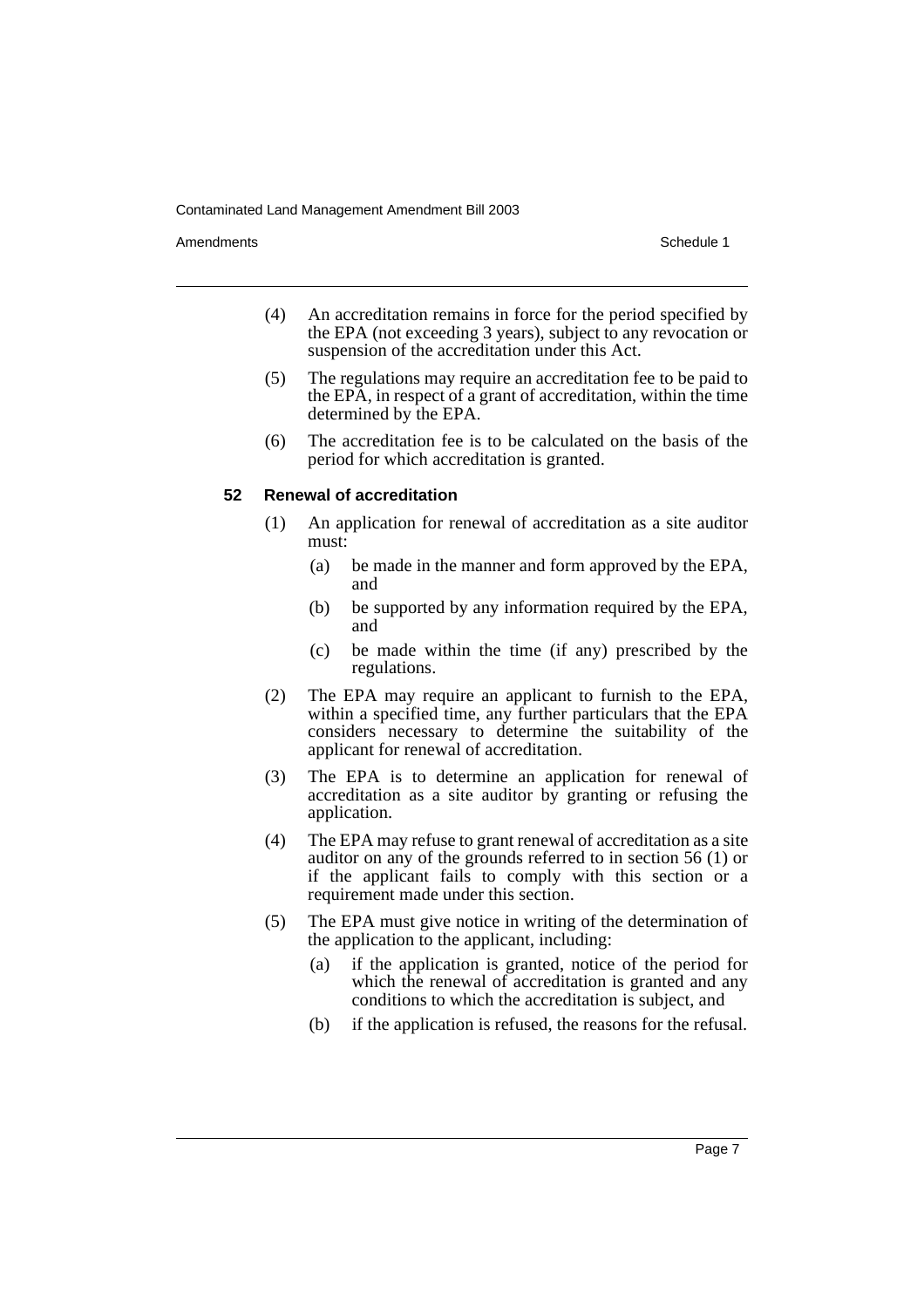Schedule 1 Amendments

- (6) If an application for renewal of an accreditation that is in force is made to the EPA within the time (if any) prescribed by the regulations, the accreditation remains in force until notice in writing of the determination of the application is given to the applicant.
- (7) If the application is granted, the applicant's accreditation remains in force for the period specified by the EPA (not exceeding 3 years), subject to any revocation or suspension of the accreditation under this Act.
- (8) If the application is refused, the applicant's accreditation expires when notice in writing of the determination of the application is given to the applicant.
- (9) The regulations may require an accreditation fee to be paid to the EPA, in respect of a grant of a renewal of accreditation, within the time determined by the EPA.
- (10) The accreditation fee is to be calculated on the basis of the period for which accreditation is granted.

## **53 Conditions of accreditation**

- (1) The EPA may grant accreditation or a renewal of accreditation unconditionally or subject to conditions.
- (2) In addition, at any time while the accreditation is in force or suspended, the EPA may by notice in writing given to the site auditor:
	- (a) impose conditions or further conditions on the accreditation, or
	- (b) vary or revoke any of the conditions to which the accreditation is subject.
- (3) A condition imposed by the EPA, or the variation or revocation of a condition, takes effect on the date specified in the notice or on the date on which it is given to the site auditor, whichever is the later.
- (4) The regulations may impose a condition on an accreditation or class of accreditation.
- (5) Subject to the regulations, a condition imposed by the regulations cannot be varied or revoked by the EPA and prevails to the extent of any inconsistency over a condition or direction imposed or given by the EPA under this Part.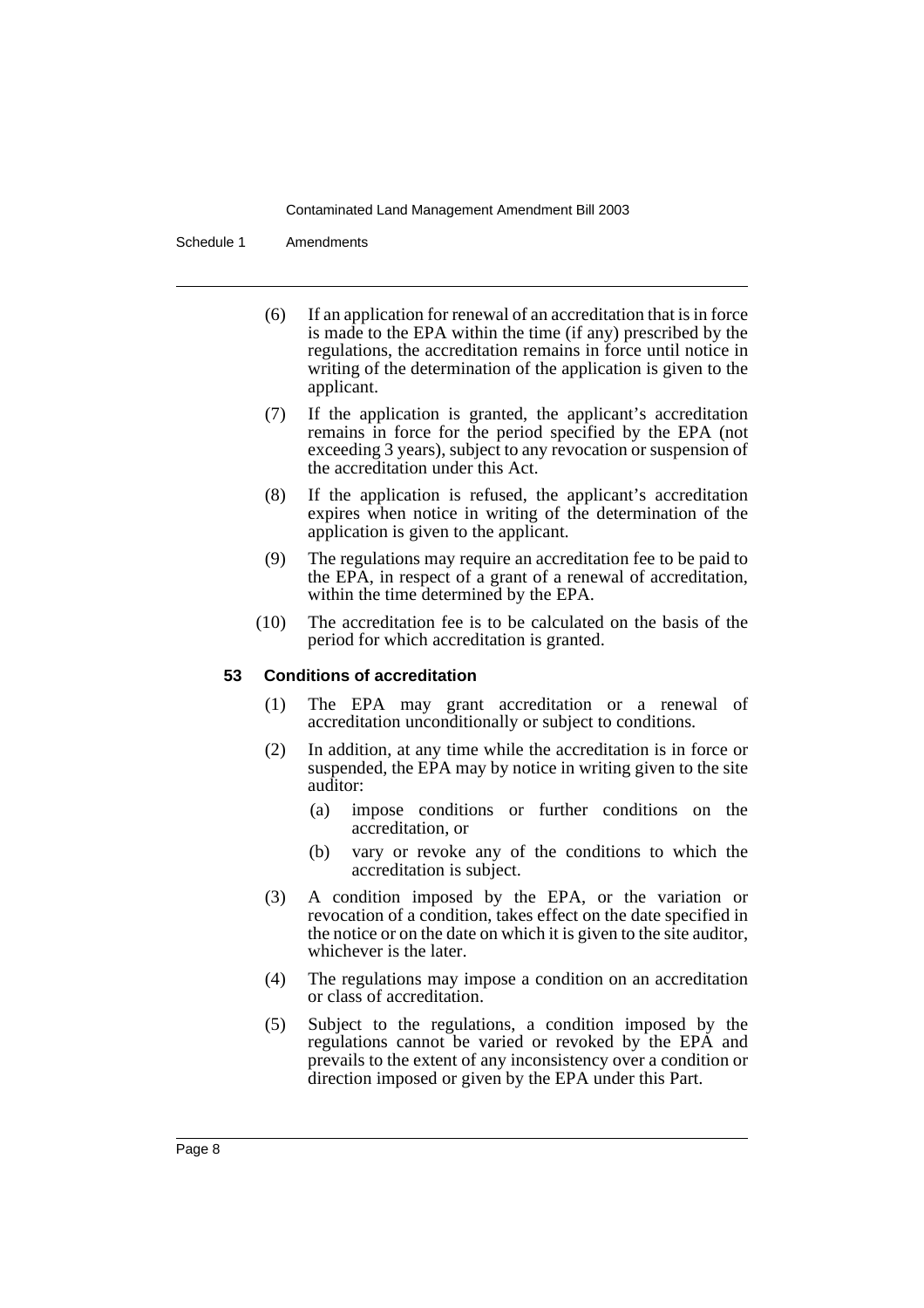Amendments **Amendments** Schedule 1

(6) A condition imposed by the EPA may also be varied by a direction given under section 53A. **Note.** Contravention of a condition is not an offence but is grounds for non-renewal, revocation or suspension of accreditation.

#### **53A Directions**

- (1) The EPA may, by notice in writing given to a site auditor, direct the site auditor:
	- (a) to take specified action, or refrain from taking specified action, relating to the conduct of a site audit or class of site audits, or the making of site audit reports and site audit statements, or
	- (b) to refrain from conducting a particular site audit or class of site audits for a specified period or until further notice by the EPA.
- (2) A direction takes effect on the date specified in the notice or on the date on which it is given to the site auditor, whichever is the later.

**Note.** Contravention of a direction is not an offence but is grounds for non-renewal, revocation or suspension of accreditation.

#### **53B Site audit reports and site audit statements**

- (1) A site auditor must make a site audit report in writing whenever he or she carries out a site audit and furnish that report to the person who commissioned the site audit.
- (2) The site audit report must contain a critical review of the information collected in relation to the site audit and must clearly set out the reasons for the findings proposed to be contained in the relevant site audit statement.
- (3) After completing the site audit report, the site auditor must make a site audit statement in a form approved by the EPA and must:
	- (a) furnish that statement to the person who commissioned the site audit, and
	- (b) if the site audit is a statutory site audit, at the same time furnish a copy of the statement to the EPA and the local authority for the area in which any land the subject of the site audit is situated.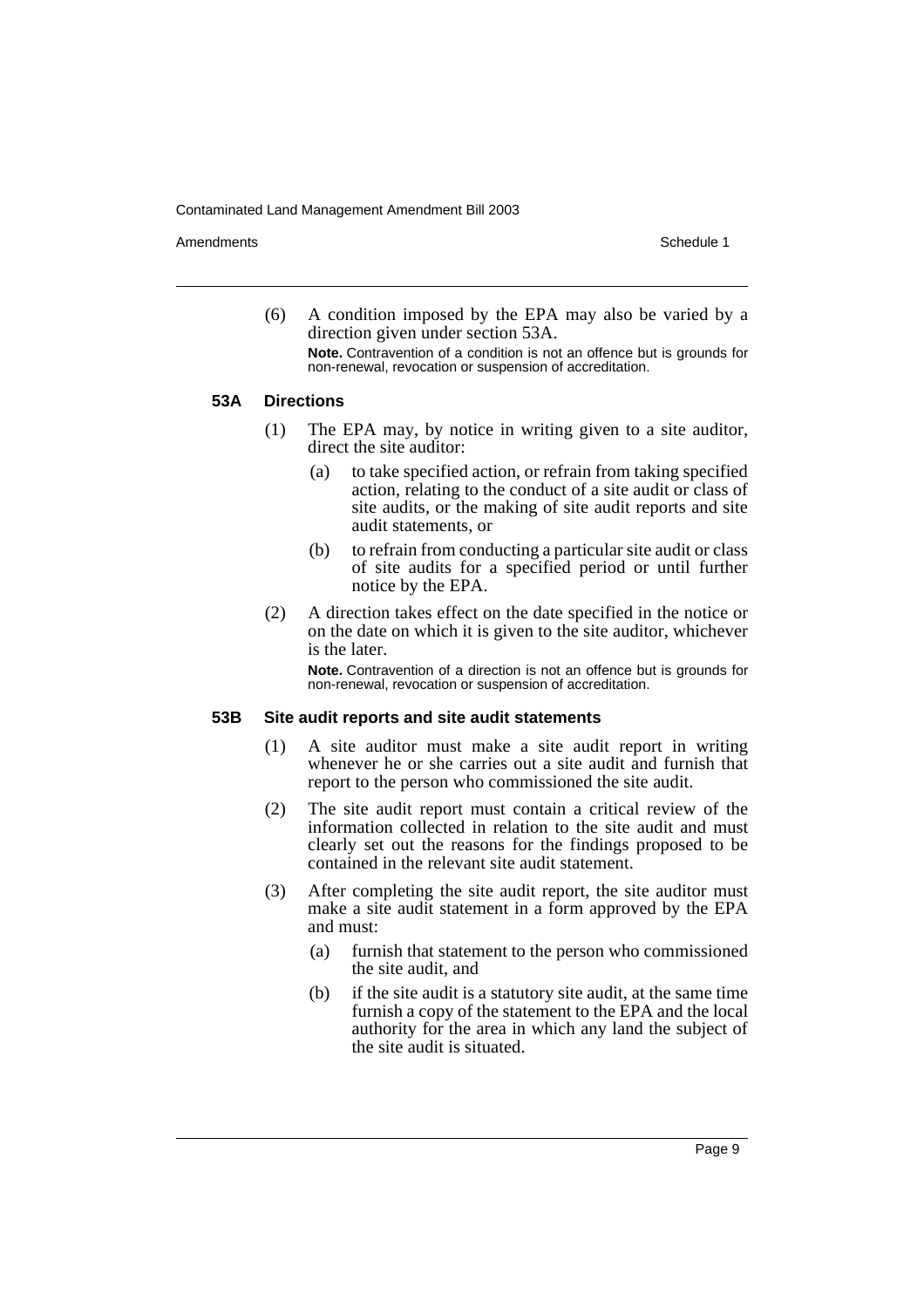Schedule 1 Amendments

- (4) The site audit statement must contain the site auditor's findings in relation to the site audit and must be consistent with the reasons set out in the site auditor's site audit report.
- (5) A site auditor must promptly furnish the EPA with any further information, in support of or otherwise relating to a site audit report or a site audit statement, or concerning any site audit carried out by the site auditor, as the EPA may, by notice in writing to the site auditor, require.
- (6) A site audit is to be carried out, and a site audit report and site audit statement are to be prepared and furnished, by a site auditor:
	- (a) in compliance with the provisions of this Act and the regulations, and
	- (b) in accordance with the guidelines, and
	- (c) having regard to the provisions of any environmental planning instruments applying to the site.

## **53C Notification to EPA of statutory site audit**

A site auditor must, within 7 days of being commissioned to carry out a statutory site audit by any person other than the EPA, give to the EPA a notice in writing specifying the name of the person commissioning the site audit and the location of the land to which the site audit relates.

## **53D Annual returns and other notifications**

- (1) A site auditor who is accredited for the whole or part of a return period must furnish the EPA with a return showing site audits commenced or completed during that period.
- (2) The return must be furnished not later than the 31 March next following the end of the return period.
- (3) The return must include particulars of a kind (if any) prescribed by the regulations in respect of each site audit mentioned in the return.
- (4) A site auditor must, within 14 days of any material change in the circumstances of his or her employment or of any other change that may affect the site auditor's accreditation or work as an accredited site auditor, give the EPA notice in writing containing details of the change.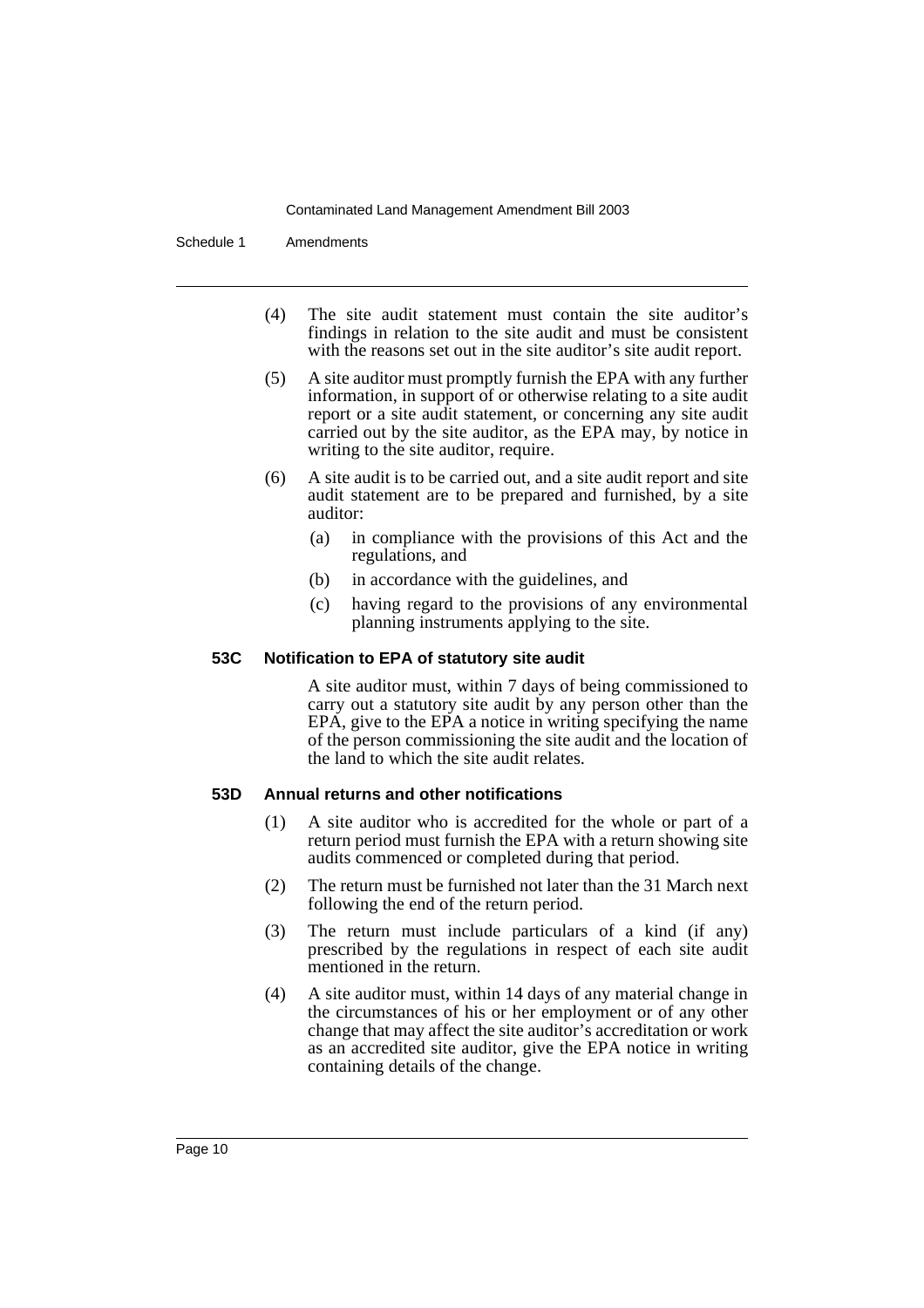Amendments **Amendments** Schedule 1

- (5) Without limiting subsection (4), a site auditor must, within 14 days of any of the following matters occurring, give the EPA notice in writing of the details of the matter:
	- (a) any change to the site auditor's team,
	- (b) any change to the site auditor's professional indemnity insurance,
	- (c) the commencement of any legal or disciplinary action against the site auditor:
		- (i) in his or her professional capacity as a site auditor, or
		- (ii) in relation to the site auditor's work in relation to the investigation, remediation or management of actual or possible contamination of land, or
		- (iii) in relation to the site auditor's accreditation in another jurisdiction (including a condition or restriction placed on the accreditation),
	- (d) any other matter prescribed by the regulations.
- (6) In this section:

*accreditation in another jurisdiction* includes the appointment, registration, licensing, approval, admission, certification (including by way of practising certificates), or any other form of authorisation, of a person required by or under legislation of another jurisdiction for the carrying out of audits relating to the actual or possible contamination of land.

*return period* means a year commencing on 1 March and ending on the last day of February.

*site auditor's team* means those persons that the site auditor has identified, in his or her application for accreditation or renewal of accreditation or in a notice in writing given to the EPA, as providing expertise or technical resources to the site auditor.

#### **[11] Section 54 Site auditor to avoid conflicts of interest**

Insert at the end of section  $54$  (1) (b):

- , or
- (c) if it involves the site auditor reviewing any aspect of work carried out by, or a report written by, the site auditor or a person to whom the site auditor is related.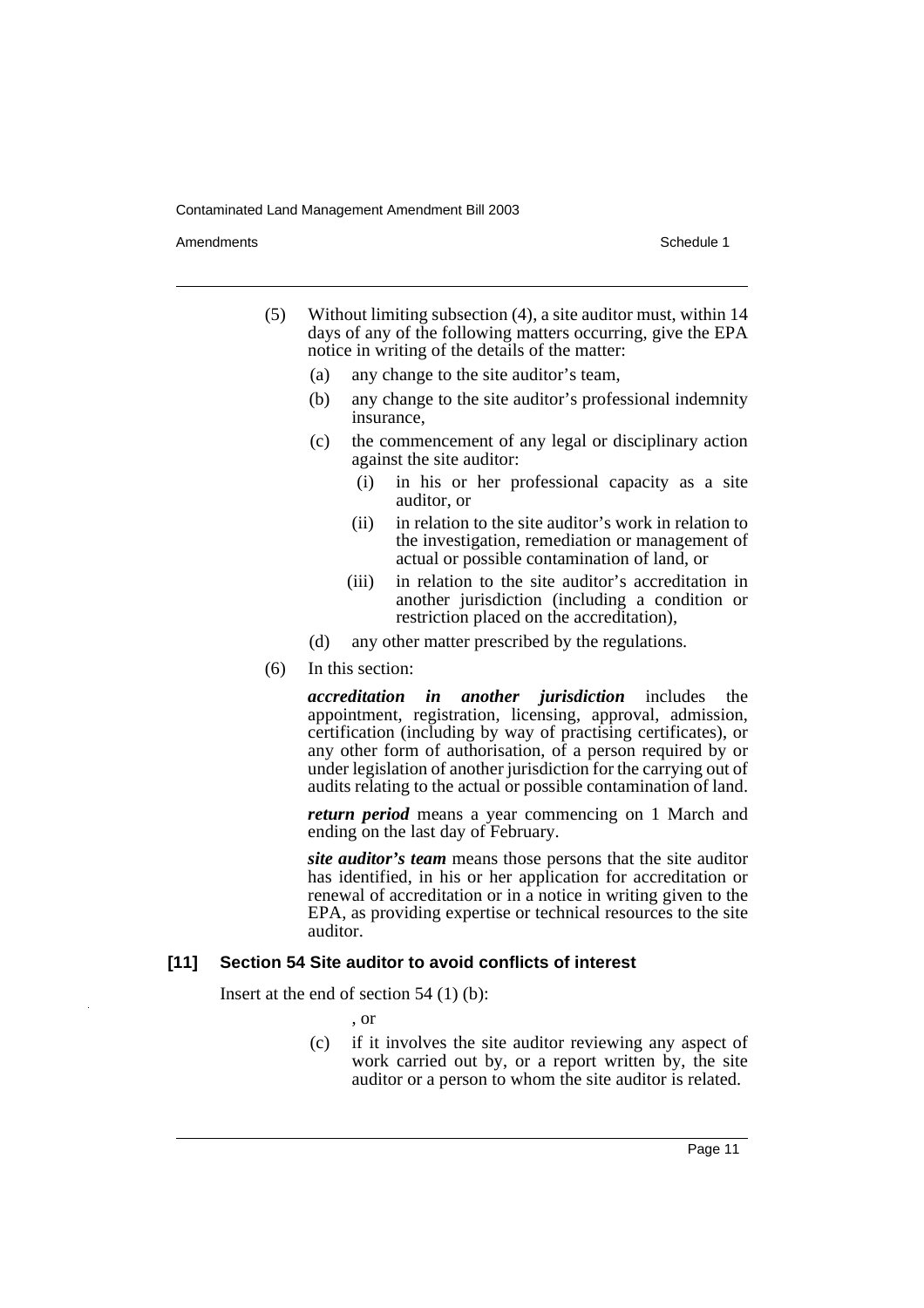Schedule 1 Amendments

# **[12] Section 54 (3) (d)**

Insert at the end of section  $54$  (3) (c):

, or

(d) is employed by the same employer as the person.

#### **[13] Sections 55 and 56**

Omit the sections. Insert instead:

#### **55 False audits or information**

A person must not, in or in connection with a site audit, a site audit report or a site audit statement, make any statement that the person knows to be false or misleading in a material particular.

Maximum penalty:

- (a) in the case of a corporation—1,250 penalty units, or
- (b) in the case of an individual—600 penalty units or imprisonment for 2 years, or both.

#### **56 Revocation, suspension or refusal to renew accreditation**

- (1) The EPA may, by notice in writing given to a site auditor, suspend, revoke or refuse to renew the site auditor's accreditation if it is of the opinion that one or more of the following grounds exist:
	- (a) the site auditor no longer satisfies the requirements of the guidelines in relation to eligibility for accreditation as a site auditor,
	- (b) the site auditor has contravened:
		- (i) any of the provisions of this Part, or
		- (ii) any of the provisions of the regulations, or
		- (iii) a condition to which the accreditation is subject, or
		- (iv) a direction given to the site auditor by the EPA under this Part,
	- (c) the site auditor is not carrying out sufficient bona fide site audits to justify continued accreditation,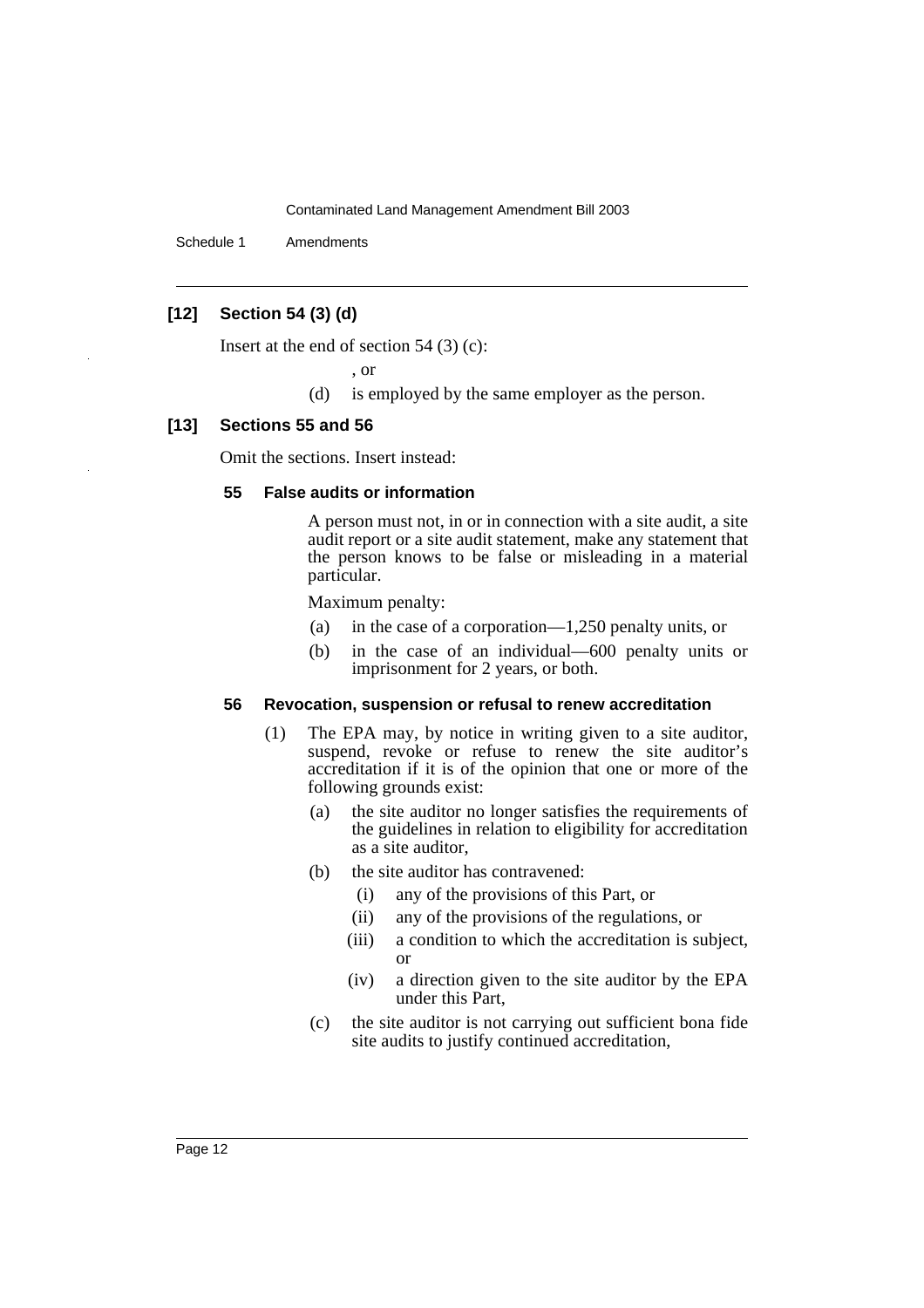Amendments **Amendments** Schedule 1

- (d) the site auditor's accreditation in another jurisdiction has been changed because of conduct that would (if it occurred in New South Wales) authorise revocation or suspension of the person's accreditation under this Act, **Note.** Section 33 of the Mutual Recognition Act 1992 of the Commonwealth states that if a person's registration in an occupation in a State is cancelled, suspended or subject to a condition in relation to criminal, civil or disciplinary proceedings, then the person's registration in the equivalent occupation in another State is affected in the same way. See also section 32 of the Trans-Tasman Mutual Recognition Act 1997 of the Commonwealth which has a similar provision in relation to disciplinary proceedings occurring in New Zealand.
- (e) the site auditor provided false or misleading information in connection with an application for accreditation or renewal of accreditation,
- (f) the site auditor fails to pay an accreditation fee within the time determined by the EPA, or such further time as the EPA may allow,
- (g) any other ground prescribed by the regulations,
- (h) the action is justified having regard to:
	- (i) the quality of the site auditor's work in relation to site audits in recent accreditation periods, or
	- (ii) any formal or informal disciplinary action taken against the site auditor under this Act, or
	- (iii) any other matter that the EPA considers to be relevant to the site auditor's suitability for accreditation.
- (2) A suspension of accreditation may be for a specified period, until completion of specified conditions, or until further notice by the EPA.
- (3) If a site auditor's accreditation is suspended until the fulfilment of specified conditions, the EPA must give the site auditor notice in writing that the accreditation is reinstated as soon as practicable after it is satisfied that the specified conditions have been fulfilled.
- (4) A suspension of accreditation has effect:
	- (a) for the period specified in the notice effecting the suspension, or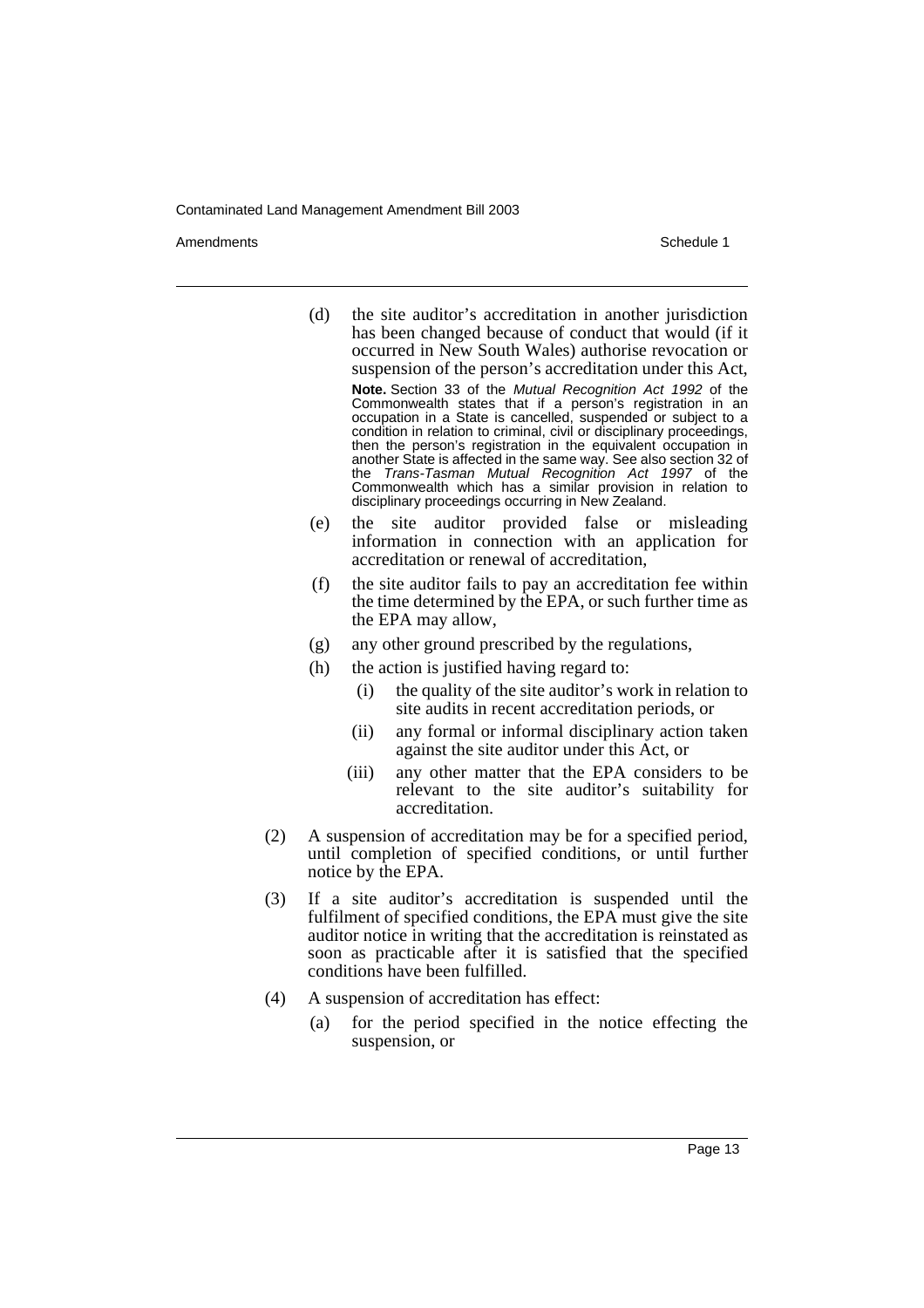Schedule 1 Amendments

- (b) if no period is specified in the notice, or if accreditation is suspended until the fulfilment of specified conditions, for the period:
	- (i) commencing on the date specified in the notice or on the date on which it is given to the site auditor, whichever is the later, and
	- (ii) finishing on the date the EPA gives the site auditor notice in writing that the site auditor's accreditation is reinstated or revoked.
- (5) An accreditation is taken not to be in force during the period in which a suspension has effect.
- (6) A revocation of accreditation takes effect on the date specified in the notice given by the EPA or on the date on which it is given to the site auditor, whichever is the later.
- (7) The EPA may revoke an accreditation that is suspended.
- (8) The EPA must not suspend, revoke or refuse to renew accreditation on a ground specified in this section unless before doing so:
	- (a) it has given notice in writing to the site auditor that it intends to do so, and
	- (b) it has specified in that notice the reasons for its intention to do so, and
	- (c) it has given the site auditor a reasonable opportunity to make submissions in relation to the proposed revocation, suspension or refusal to renew, and
	- (d) it has taken into consideration any submissions made by the site auditor.
- (9) In this section:

*accreditation in another jurisdiction* includes the appointment, registration, licensing, approval, admission, certification (including by way of practising certificates), or any other form of authorisation, of a person required by or under legislation of another jurisdiction for the carrying out of audits relating to the actual or possible contamination of land.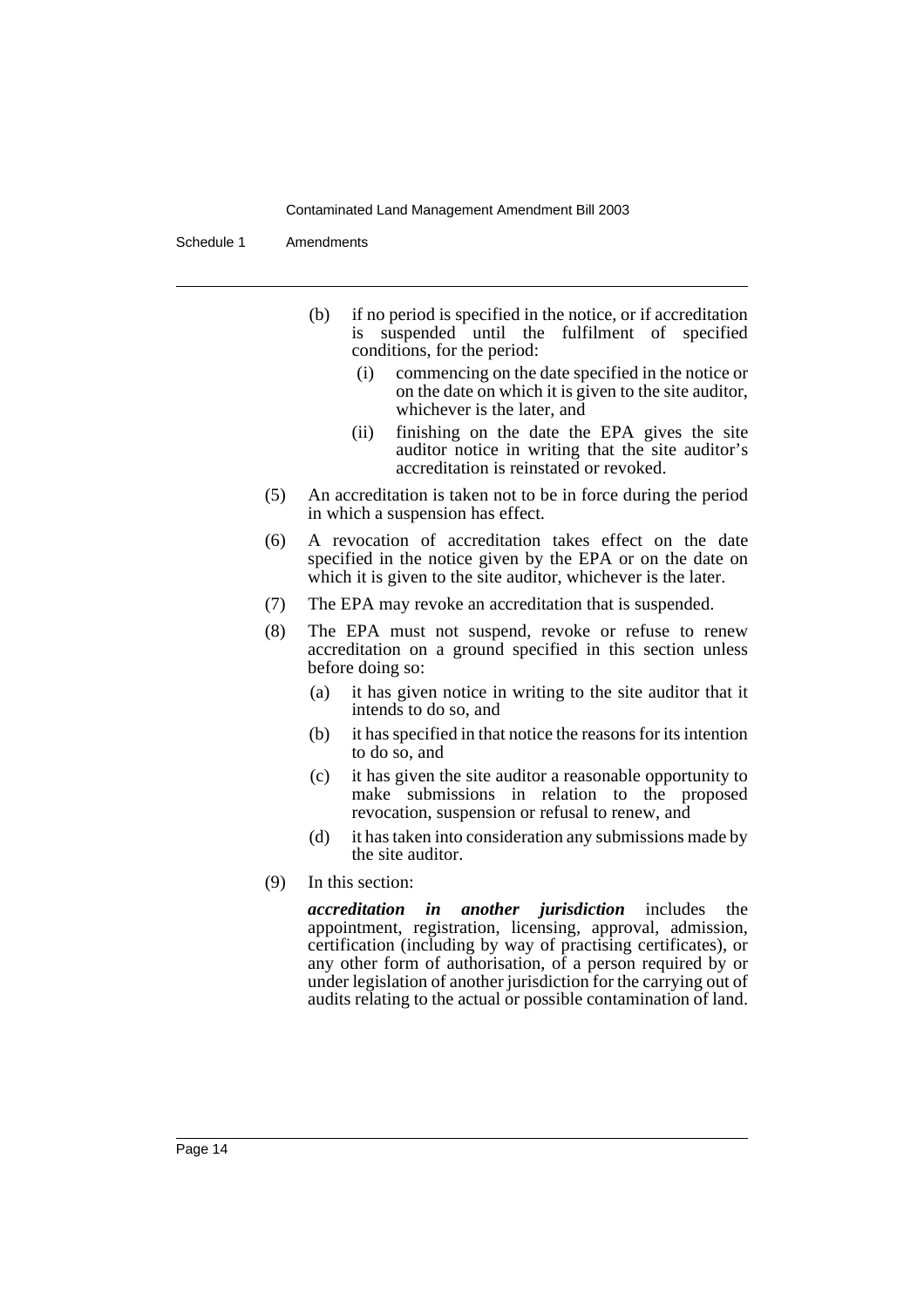Amendments **Amendments** Schedule 1

## **[14] Section 57 Holding out**

Insert after section 57 (1):

(1A) An individual must not make any representation, or cause or allow any representation to be made, to the effect that the individual is authorised by his or her accreditation to carry out a statutory site audit, or class of statutory site audits, if the individual is prohibited from carrying out that site audit or class of site audits by a condition of his or her accreditation.

Maximum penalty: 600 penalty units.

## **[15] Section 105 Guidelines**

Insert after section 105 (4):

- (5) The EPA is to give each site auditor accredited under Part 4 notice in writing of the following:
	- (a) the making or approval of a guideline under this section,
	- (b) the amendment or revocation of any such guideline or approval.
- (6) Without limiting subsection (1), the guidelines may make provision for or with respect to eligibility for accreditation as a site auditor under Part 4, including in relation to the following matters:
	- (a) relevant experience and expertise in contaminated site work,
	- (b) proven high standards of integrity and objectivity,
	- (c) understanding of the impact of contaminated sites on the environment, public health and safety,
	- (d) understanding of relevant legislation and associated policies,
	- (e) understanding of the methods for assessing and managing contaminated sites,
	- (f) access to relevant areas of expertise and resources,
	- (g) knowledge of relevant scientific literature,
	- (h) insurance,
	- (i) any other matter prescribed by the regulations.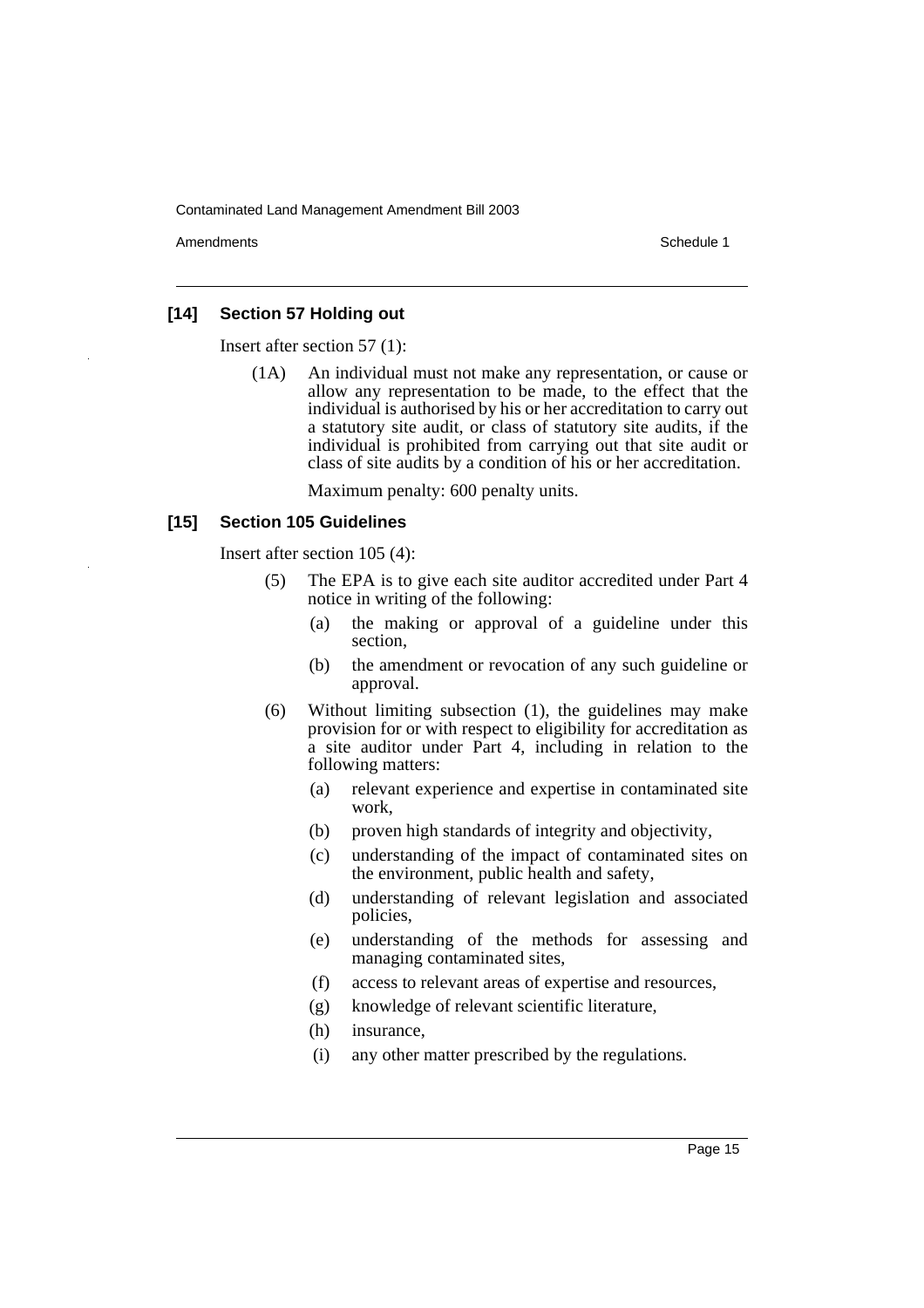Schedule 1 Amendments

## **[16] Section 112 Regulations**

Omit section 112 (2) (b). Insert instead:

(b) the circumstances in which a fee, or part of a fee, payable under Part 4 may be waived or refunded by the EPA,

## **[17] Schedule 2 Savings and transitional provisions**

Insert at the end of clause 1 (1):

*Contaminated Land Management Amendment Act 2003*

## **[18] Schedule 2, clauses 7–10**

Insert after clause 6:

## **7 Recovery of costs**

Section 36, as amended by the *Contaminated Land Management Amendment Act 2003*, extends to costs incurred before the amendment of that section by that Act if those costs were incurred on or after 1 September 1998.

## **8 Existing accreditation as a site auditor and suspension**

- (1) An accreditation (including any conditions to which the accreditation is subject) in force immediately before the commencement of Schedule 1 [10] to the *Contaminated Land Management Amendment Act 2003* (the *amending Act*), continues in force for the balance of the term for which it was granted.
- (2) An accreditation referred to in subclause (1) is taken to have been validly granted or renewed, and any condition to which the accreditation is subject is taken to have been validly imposed, under Part 4 of this Act as amended by the amending Act.
- (3) A suspension in effect immediately before the commencement of Schedule 1 [10] to the amending Act, continues to have effect until further notice by the EPA. The suspension is taken to have effect under Part 4 of this Act as amended by the amending Act and section 56 applies accordingly.